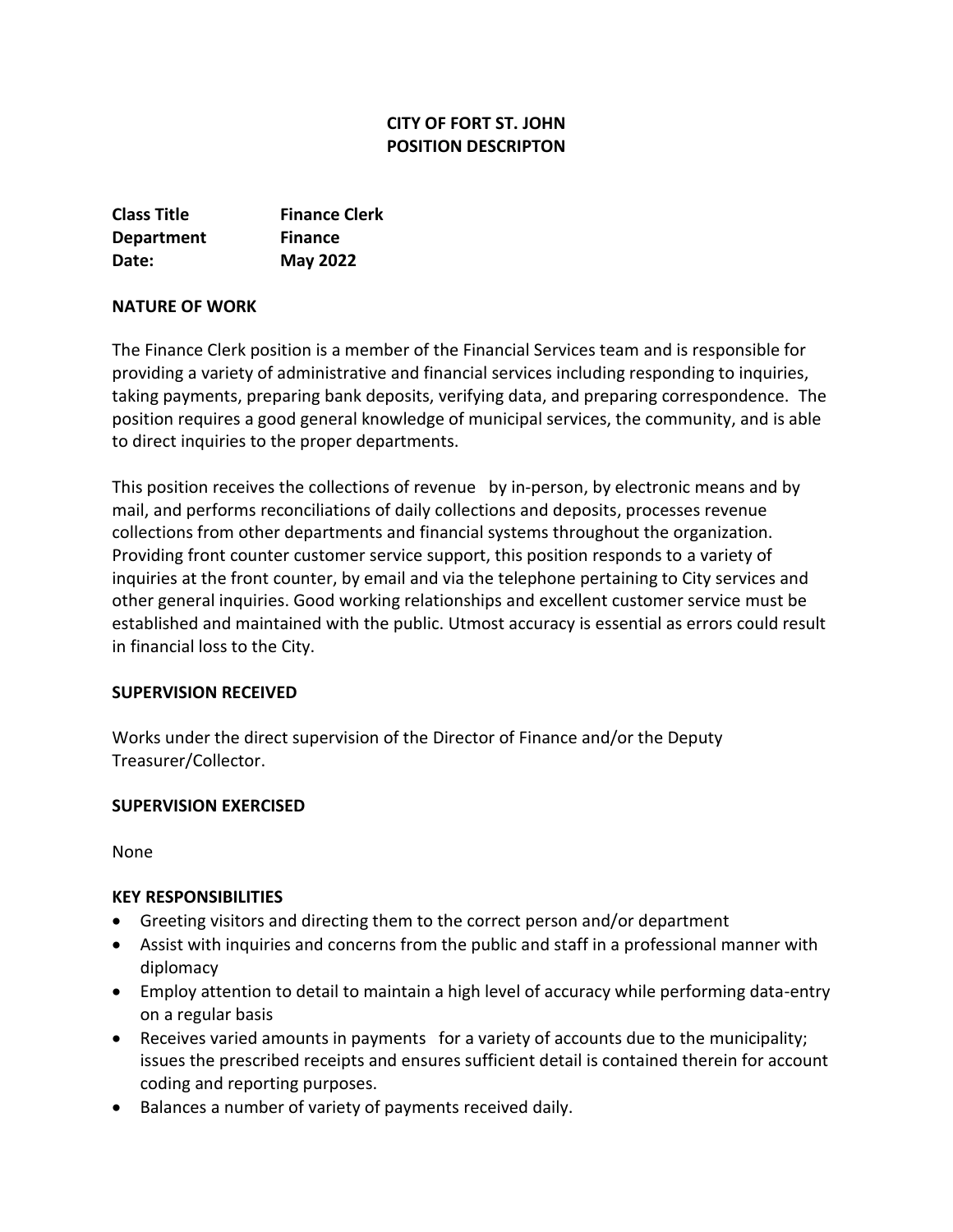- Maintains a database for Pre-Authorized accounts and manages their regular data transmittals
- Posts all types of revenue batches into the financial systems in a timely manner
- Prepares daily bank deposit and remote cheque deposits for a variety of accounts.
- Receives reconciliation summary sheets from other locations such as the arena, visitor centre, pool, development services, and RCMP; verifies the balances received or deposited and enters and posts into the financial system
- Processes returned payments and rejected electronic transactions
- Issues petty cash vouchers and reconciles regularly
- Issues and records dog tags to necessary agents and records the collection of sales.
- Maintains a current list of parking tickets and Bylaw Offence Notice tickets issued and produces collections letters as per the current bylaw
- Performs Electronic Data Processing functions as developed by multiple system programs.
- Performs routine clerical tasks including but not limited to a variety of administrative duties and word processing of routine correspondence, letters, and reports for the department.
- Update mortgage holders and property title changes on property tax accounts
- Properly files daily revenue batches for each location or type received
- Creates, maintains and files general correspondence
- Receives and records incoming parcels delivered
- Investigate returned mail and re-issue to correct agent/occupant
- Prepares out-going mail for the organization and delivers to the post office
- Maintains inventory and ordering of bus tickets, bus passes and HandyDart tickets
- Provides sales or revenue reports for other entities as required
- Maintains generic office supply inventory as needed
- Perform yearly file destruction as per Records Management
- Performs other clerical and basic accounting duties as assigned
- Takes reasonable care to protect the health and safety of themselves, and the health and safety of others who may be affected by their acts or omissions at work. Properly wears protective clothing, devises and equipment provided, and ensures hazards are immediately reported to Supervisors. Complies with the City of Fort St. John's Occupational Health and Safety program, and all applicable policies and procedures.

### **PERFORMANCE FACTORS**

- Knowledge, Ability and Skills
- Customer Service
- Quantity of Work
- Cooperation
- Reliability
- Attendance and Punctuality
- Compliance
- Health & Safety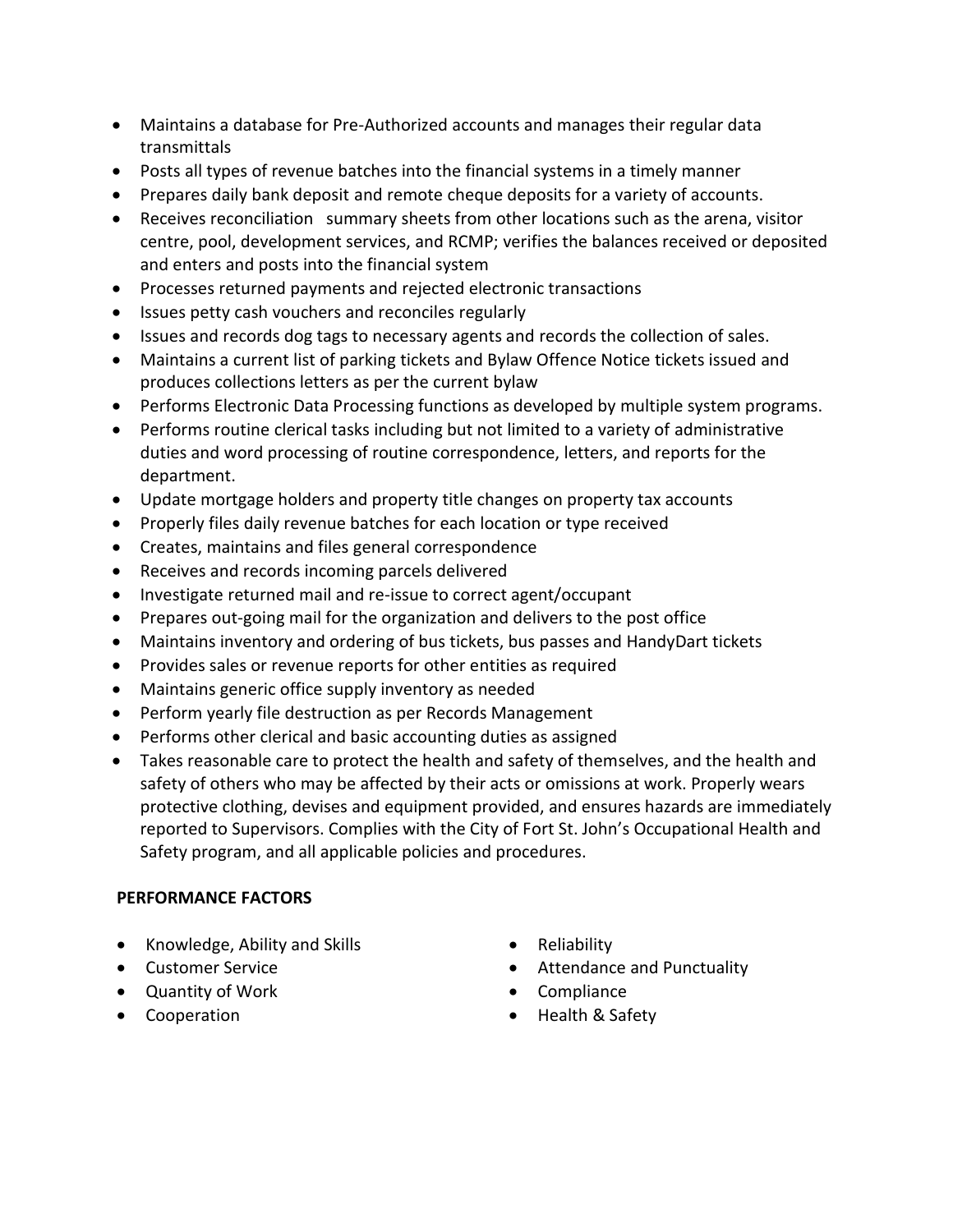## **REQUIRED QUALIFICATIONS, LICENSES, CERTIFICATES & REGISTRATIONS, KNOWLEDGE, ABILITY & SKILLS:**

- Completion of Grade 12, or GED equivalent or combination of education & experience.
- An Accounting or Business Management/Administration Certificate (1 year) from a recognized educational institution or, satisfactory completion of two levels of courses leading to a professional accounting designation.
- 2 years' experience in a similar position focusing on cash receipting, preference given to municipal experience.
- Demonstrated computer skills in Microsoft Office Suite (Outlook, Word, Excel)
- Aptitude for working with numbers / arithmetic calculations
- Ability to operate an adding machine with speed and accuracy
- High attention to detail
- Good organizational skills, with the ability to plan and prioritize effectively
- Ability to execute tasks efficiently, resolve issues with good judgement, report back on issues and outcomes
- Ability to demonstrate exceptional communication and customer services skills as necessary to establish and maintain effective working relationships with supervisors, coworkers, and the public
- Ability to understand and carry out written and oral instructions
- Ability to exercise sound judgement in the interpretation and application of related policies and procedures
- The successful candidate must be able to pass and maintain a clear Police Information Check

# **GENERAL TOOLS AND EQUIPMENT USED**

Tools and equipment are consistent with duties related to the accounting and clerical functions for the related department. Tools and equipment may include, but are not limited to: computer equipment, calculator, cash handling equipment, telephone system, photocopiers, facsimile machine, and postage meter machine. Additionally, the employee may train, under supervision, on a variety of other specialized tools/equipment consistent with the employment in the related departmental functions.

### **GENERAL**

Formal application, rating of education and experience, oral interview and reference check, police information check, and other job-related tests may be required

The duties listed above are intended only as illustrations of the various types of work that may be performed. The omission of specific statements of duties does not exclude them from the position if the work is similar, related and/or a logical assignment to the position.